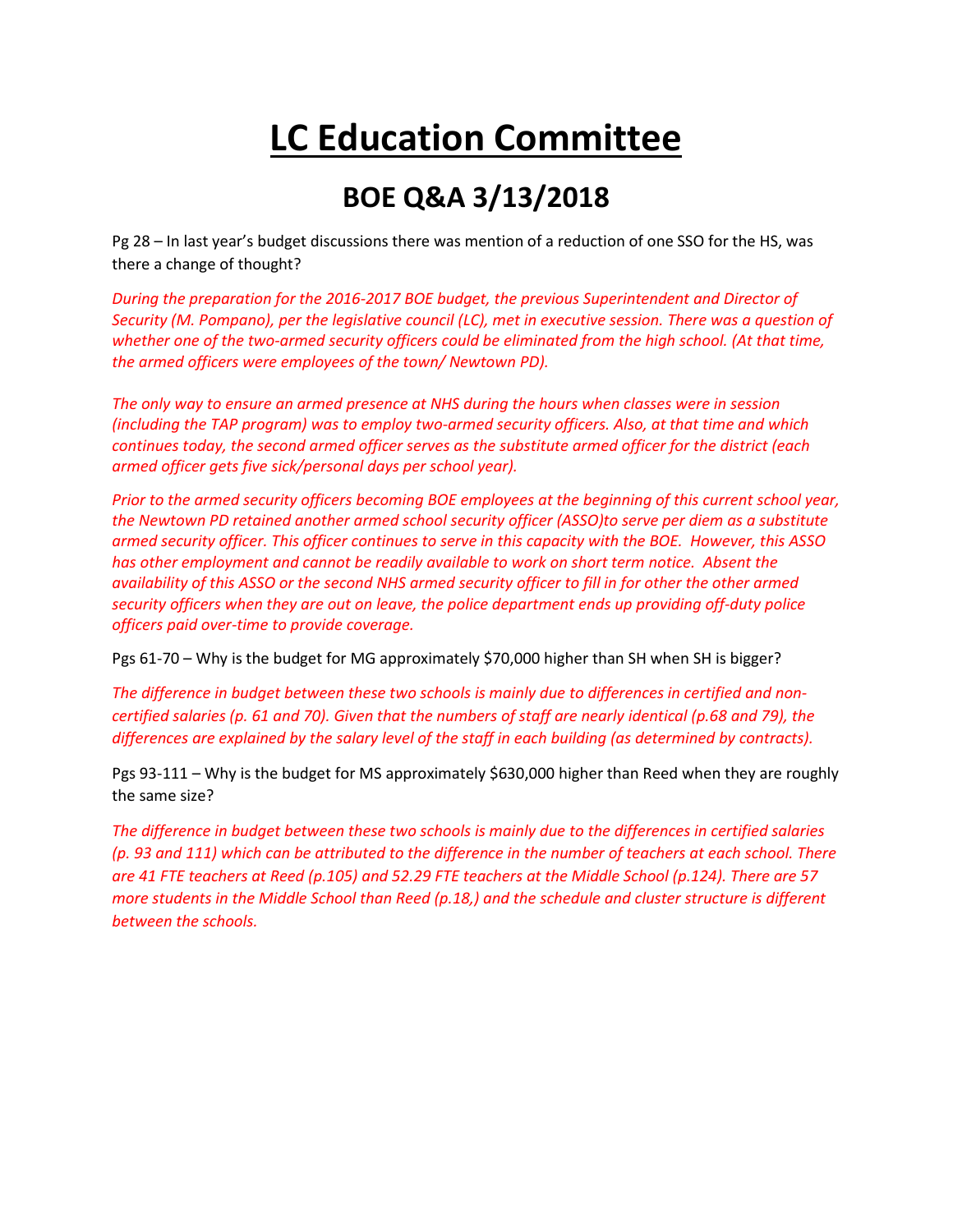Pg 131 – The HS is experiencing the most rapid decrease in students yet their budget continues to increase. How can we find further savings there?

| Influences on 2018-19 Budget                                                                                                                                                                                                                 |
|----------------------------------------------------------------------------------------------------------------------------------------------------------------------------------------------------------------------------------------------|
| <b>Budget Priorities and Educational Goals</b><br>• Contractual obligations and economic factors<br>• Maintenance<br>• Salaries<br>$\cdot$ Benefits<br>$\cdot$ Supplies<br>• Enrollment - number of staff<br>Changes in programs or services |

Changes in enrollment (-61 students) have allowed the reduction of four teachers at the high school. This reduction in staff is the realized savings, in part, due to declining enrollment

However, enrollment is just one factor that influences the budget and the reduction in staff did not provide savings greater than the increase due to contractual obligations, economic factors, educational goals or changes in programs or services



Pgs 175 & 180 – Specialist formally funded by grants can we discontinue these services?

 *The BOE has made counselors and social workers a priority, notably, including mental health support services in its budget goals this year.*